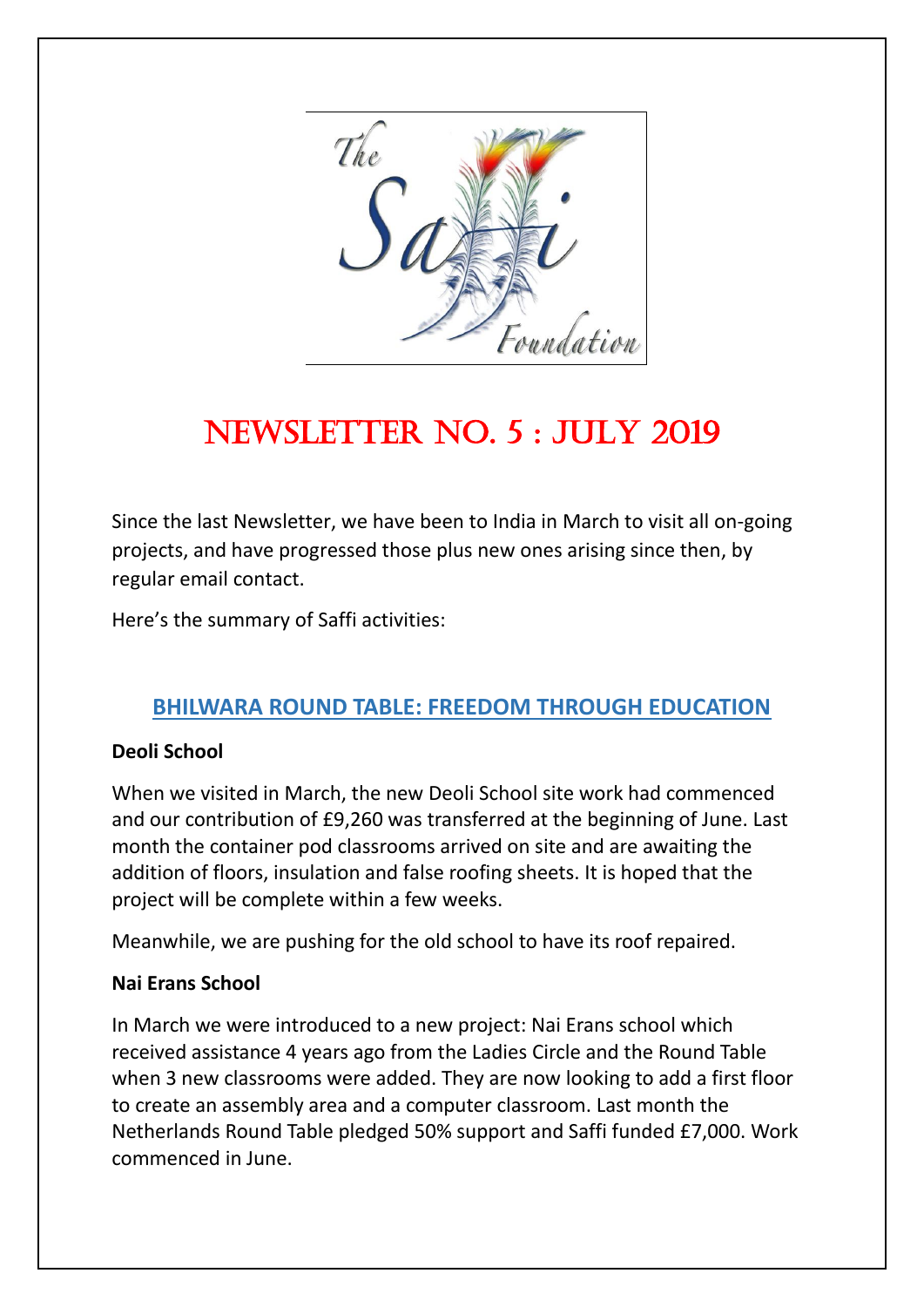## **BIKANER ROUND TABLE: FREEDOM THROUGH EDUCATION**



**Rajkeeya Madhyamik Vidhyalya School.**

Shortly after leaving Jaipur on our March trip, our Jaipur Round Table contacts made us aware of a proposal in Bikaner – another Rajasthan city. On our behalf they visited the school which needed two new classrooms. We approved this scheme and our funds of £5,639 were sent in April. The project was fully completed in July – the speediest one yet! We shall be visiting this school in November.



## **JAIPUR ROUND TABLE: FREEDOM THROUGH EDUCATION**

**Gunawata Satya Bharti School.**

In March we attended the inauguration ceremony to open the four new classrooms, which were excellent.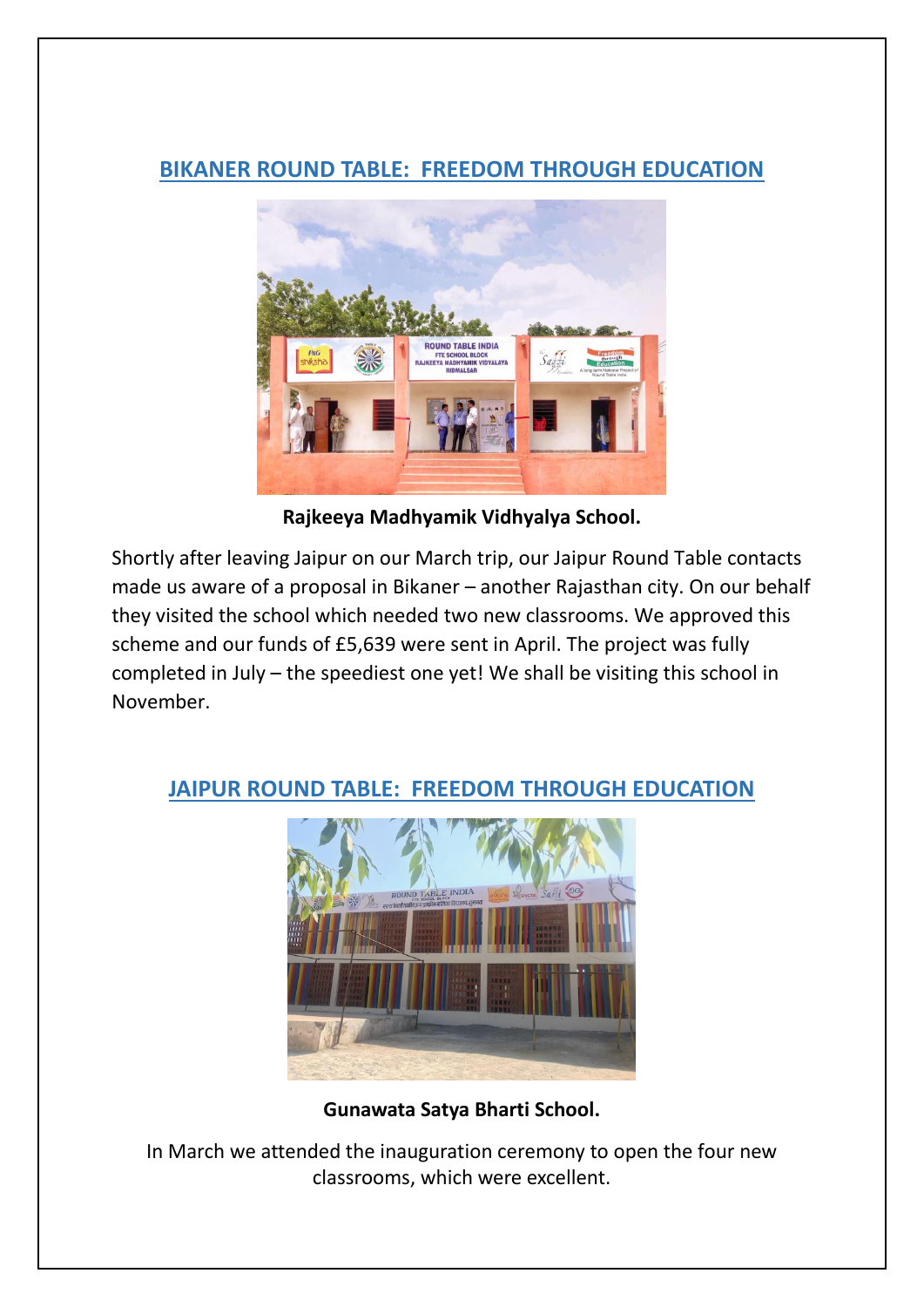#### **Badharna School.**





On the same trip we attended the inauguration of these three new classrooms, new toilets and playground all of which were quite outstanding. The decoration, much of which is educational, is fantastic at all their projects.

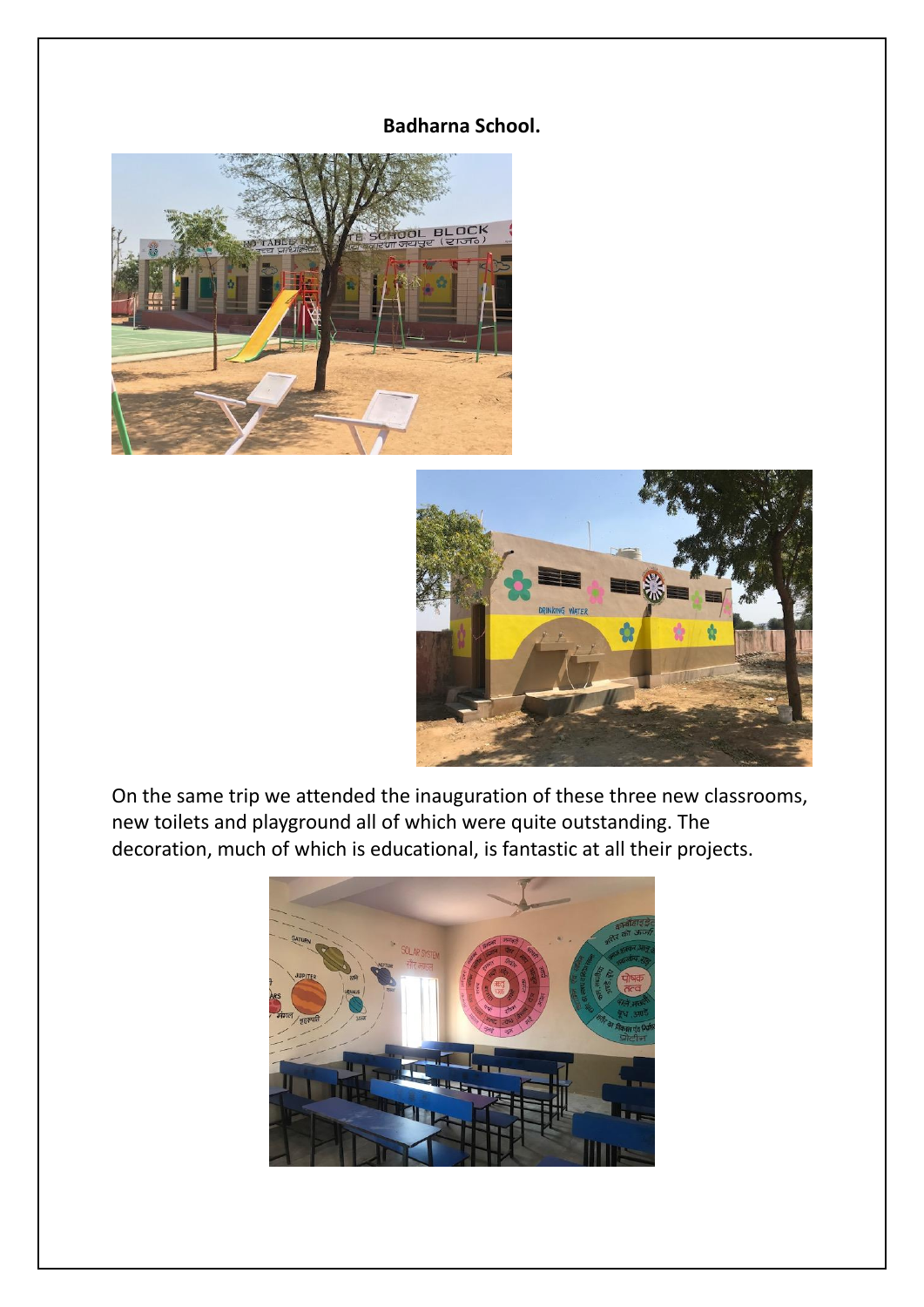#### **Beria Harnathpura School.**



Classes held outside.



No furniture in the classrooms.

In March we were taken to see a new proposal comprising of a school in a very poor state of repair, with half of the classes held outside and inadequate toilets and drinking water. The Headmistress Prattipa was a terrific asset to the school – she had great enthusiasm; and paid for books and drinking water from her own funds. The Round Table proposal was to build 3 new classrooms, toilets, playground and refurbish the old classrooms at a total cost of £24,000. A local business Dynamic Cables were contributing approx. £5,250, the Round Table another £5,250, and Saffi pledged to provide the remaining £13,500 which was sent on 7.4.19.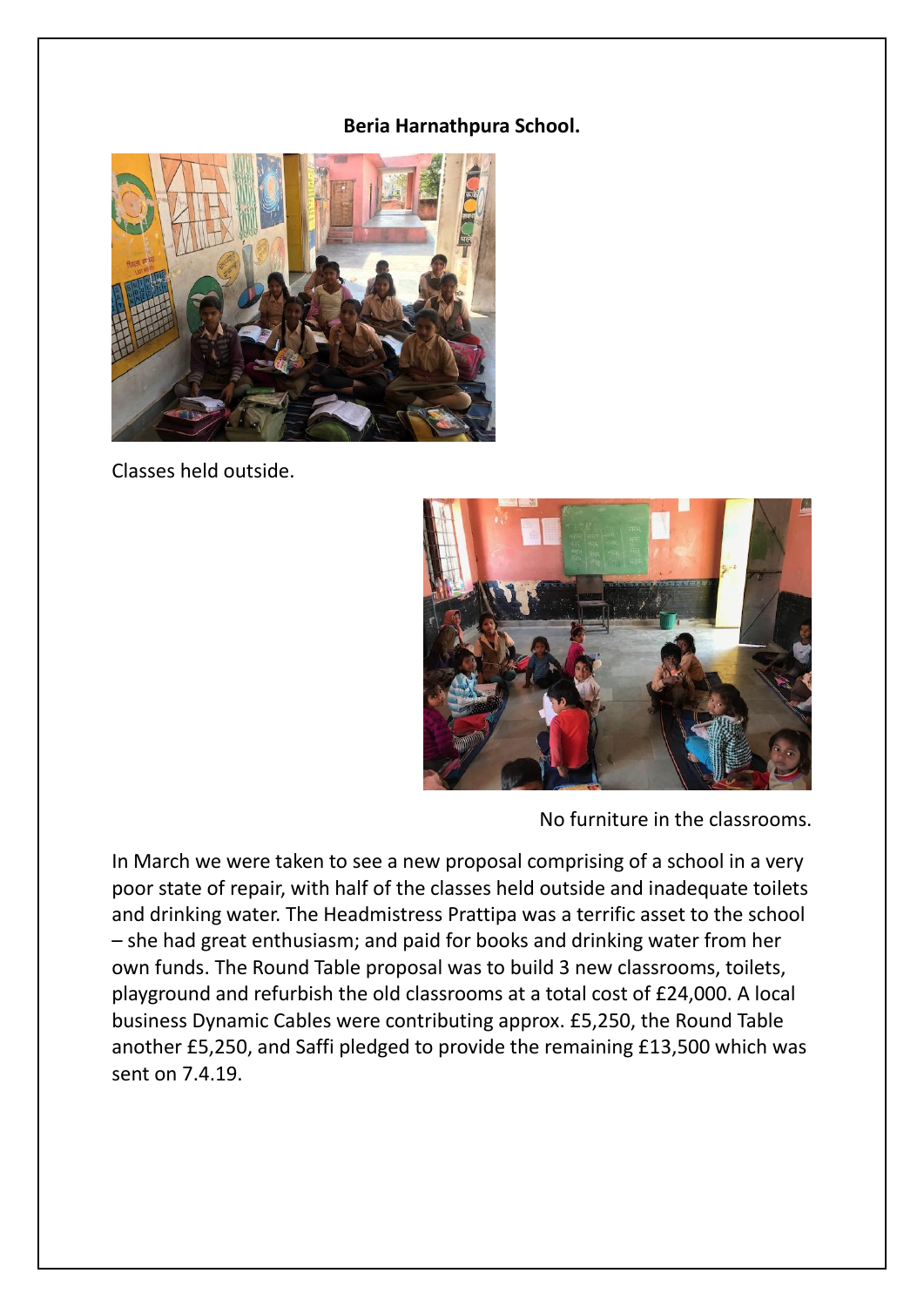

The project was completed in July and we shall visit in November.

#### **Boythawala School.**

Last month Jaipur Round Table identified another project at this school in need of 4 new classrooms and refurbishment of the old ones, at a total cost of approx. £29,000. The Round Table and local donors are able to fund half the project, and Saffi plan to fund the remainder. We shall visit this school in November.

# **i-INDIA, JAIPUR**

During our March visit, we visited the Ladli centre where the jewellery business is based, and gave them lots of jewellery samples/designs for them to develop and thus broaden their range. From recent communication we understand they have been useful.

# **JODHPUR ROUND TABLE: FREEDOM THROUGH EDUCATION**

#### **Jhalamand School.**

The proposal reached us in February, informing us of plans to build two new classrooms at a total cost of approx. £14,700. Part funding had been sourced from an oil company, national Round Table and the local village. Saffi agreed to fund the balance £9,268 sent at the end of February. Completion of the construction happened in June, and we shall visit it in November.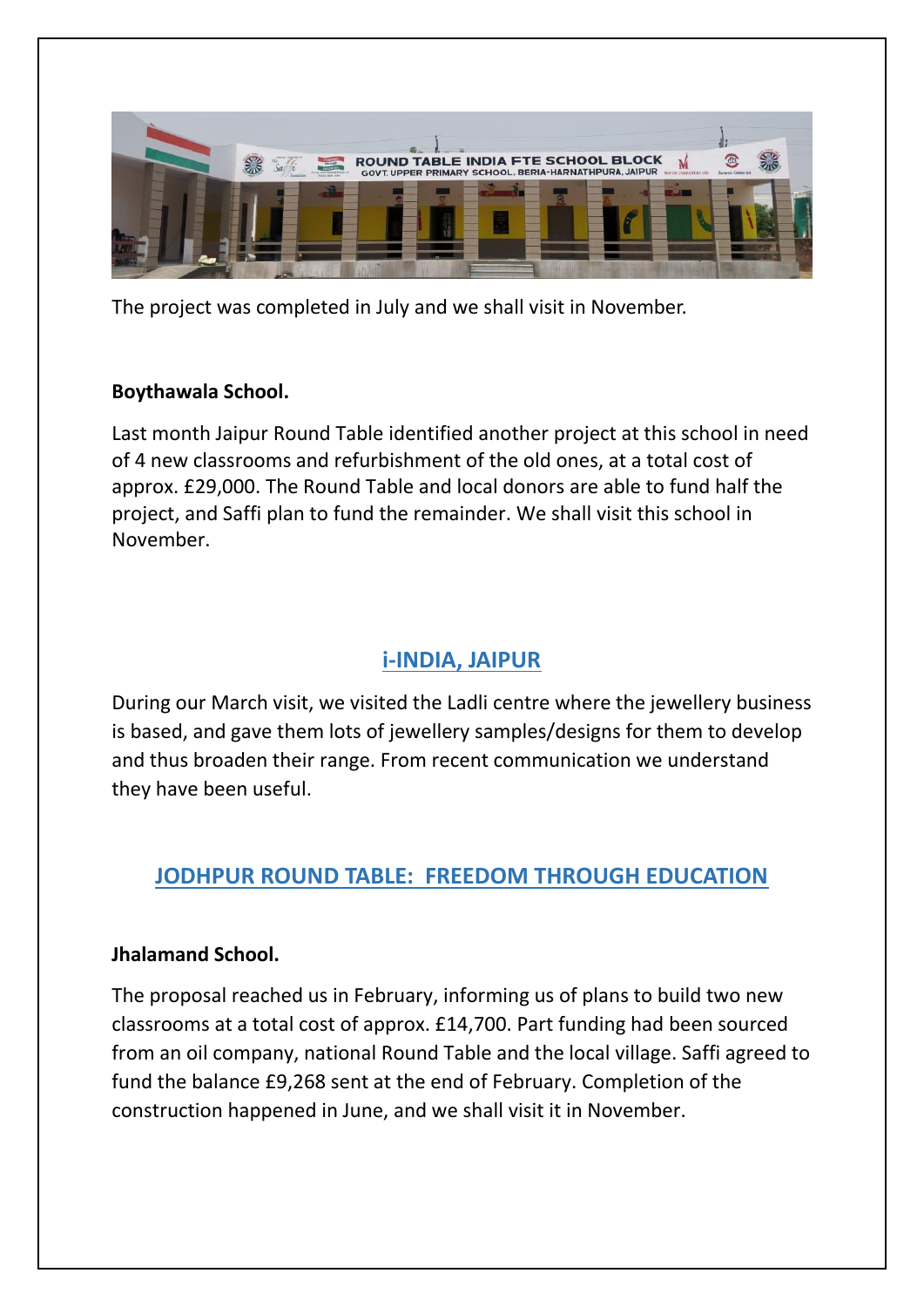#### **Shastri Nagar School.**



Inspected the 3 new classrooms in March. They were fine but lacking in internal decoration so admired at other RT schools.

The desperately needed refurbishment of the old school funded by Saffi in March at a cost of £11,000 has commenced and we are assured will be completed by our next visit in November.

#### **Basni Silvata Upper Primary School.**

A different Jodhpur RT club took us to this school in March situated in the Industrial area of the City, with 250 pupils sharing 4 classrooms and an inadequate amount of toilet facilities. In April we received details of the costings to build 2 new classrooms and 6 toilets amounting to approx. £15,000. Half of the project cost will be met by Round Table Funds and half by Saffi (sent in May). Work commenced in May and we shall visit it in November.

Urinals

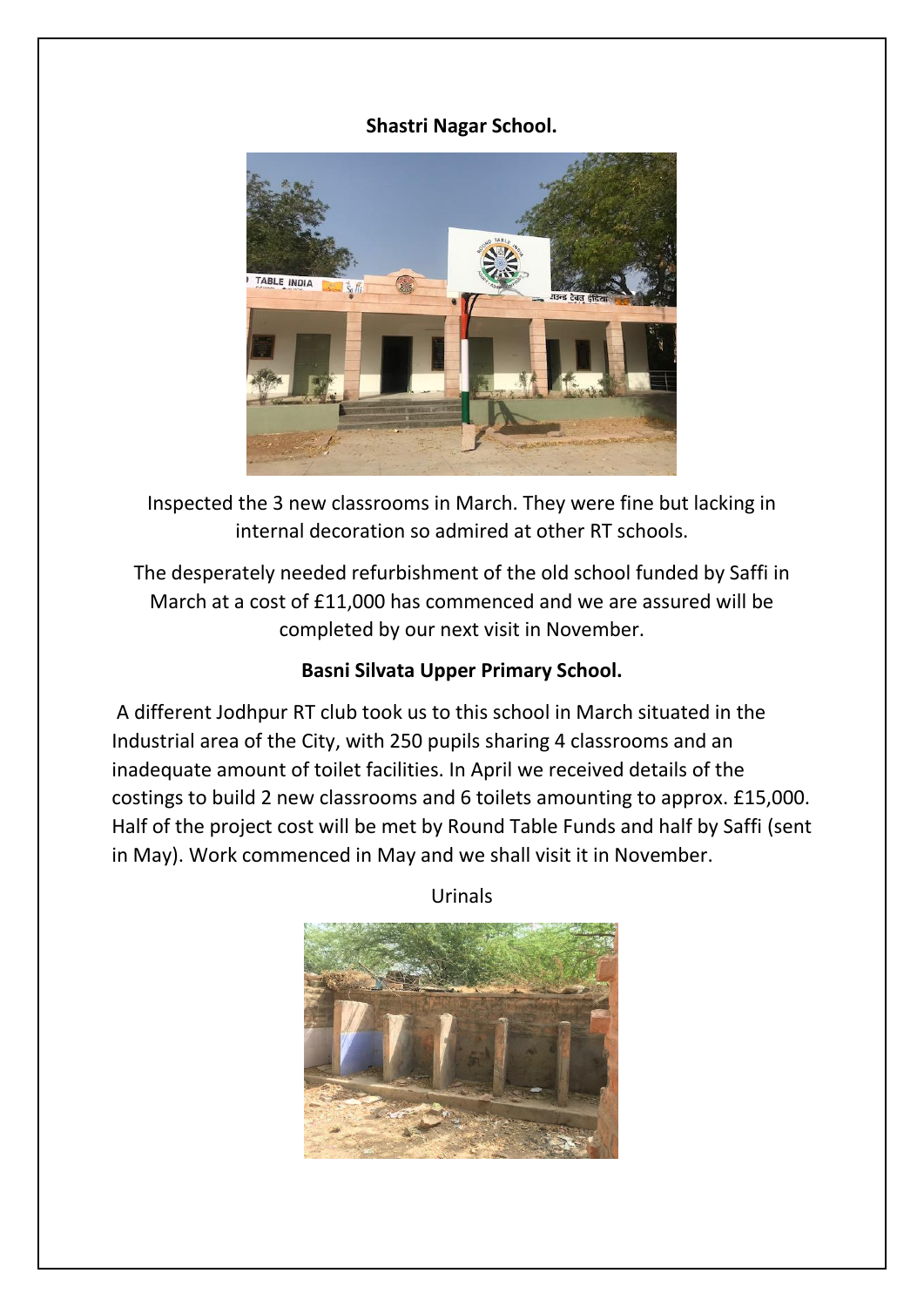#### **UDAIPUR ROUND TABLE: FREEDOM THROUGH EDUCATION**



**Varada School.**

In March we saw that construction had commenced. This is still on-going with various delays created by electricity issues and changes in the architect's plans. Hopefully all will be completed by the time of our November visit.

#### **Bedla School.**

Ankit from Jaipur RT, who is the Rajasthan Area Project Convener, introduced us to another Udaipur RT Chapter (#253) in June. They have identified a needy school project and submitted a proposal to build 3 new classrooms but considered the existing single toilet adequate for the 250 pupils! We agreed to support the project if they added 4 new toilets and 4 new urinals. This has been agreed. Total cost of the project approx. £19,000, Saffi to fund £10,000 (sent in July). We shall visit this project in November.

## **SAMBHALI TRUST, JODHPUR**

The property move project was slow to start, but finally got underway in June. They envisage all to be done by October.